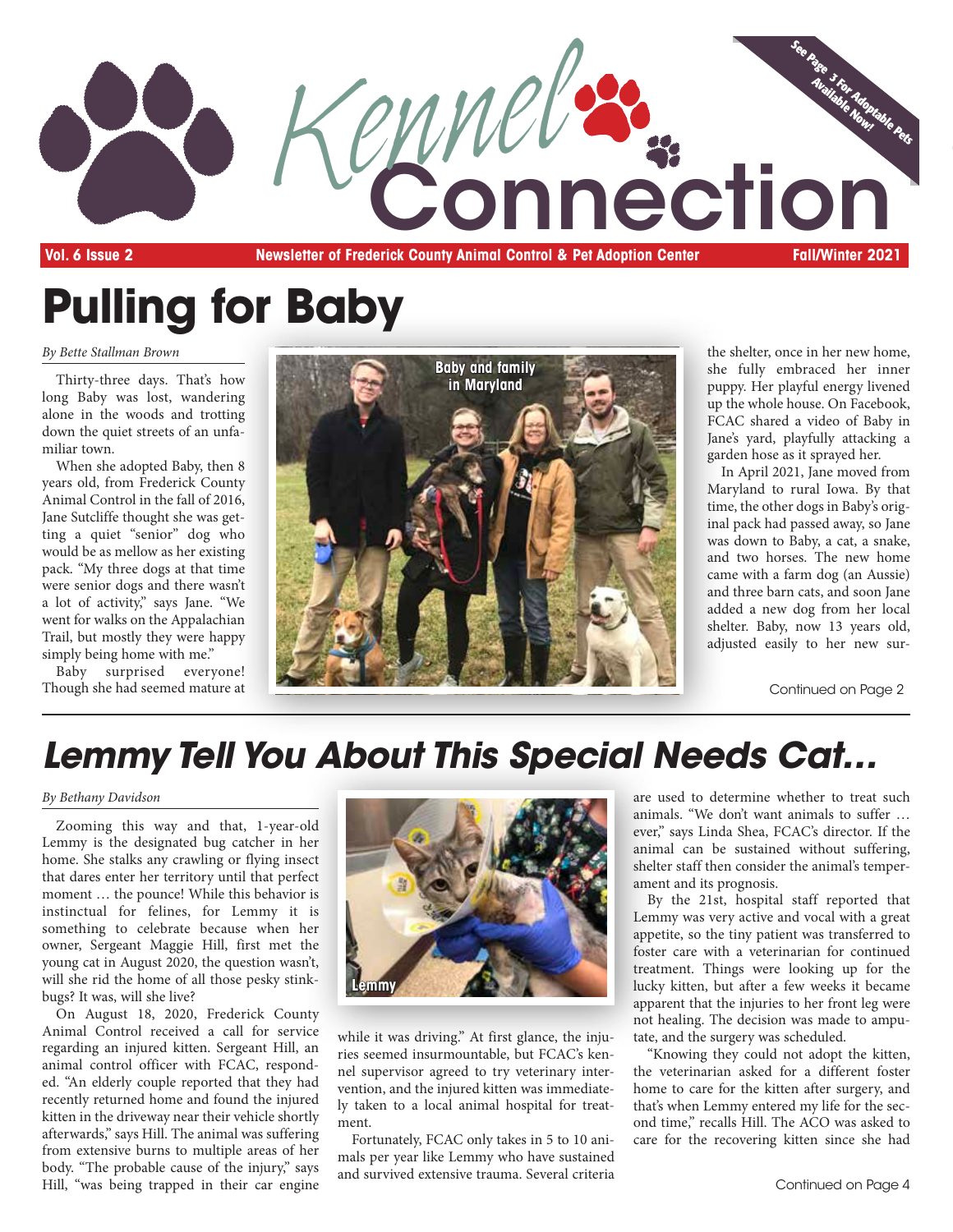## **Director's Letter: 50 Years Ago**

#### *By Linda Shea*

The March 13, 1971, edition of the *Frederick News–Post* described the dire situation of an overcrowded animal shelter, the anticipation of an "almost impossible" number of kittens, and the growing cat and dog population in Frederick County. In 1970, the shelter had taken in "4,510 dogs and 2,934 cats" for a total of 7,444 animals and was looking for a location on which to build a new shelter. In 1978, Rosemont Avenue became that location.

In 2006—15 years ago—the Frederick County Division of Animal Control took in 6,323 animals, a population comprised of dogs, cats, pocket pets, and 177 farm animals. During the 36 years from 1970 to 2006, animal intake declined 15%.

However, since 2006, we have implemented some amazing, life-saving programs to reduce the overpopulation of unwanted animals even further and embraced some internal philosophies to save more lives. We have applied for, and received, eight grants totaling over \$115,000 that have allowed us to help more than 1,000 pet owners get their pets spayed, neutered, and/or rabies vaccinated at low cost or even no cost. While the dollar amount is impressive, it is a major accomplishment for a government entity to earn private funding at all.

In 2008, we were evaluated by Cornell University and, since then, have implemented improved housing, medical, and enrichment protocols. We've reevaluated staffing over the past several years, aiming to boost our capacity to provide compassionate care to homeless pets, and have regained or added positions such as an additional full-time kennel technician, a second veterinary technician, and additional animal control officers. To better serve our growing County, we recently added a deputy director position.

In 2016, we began working with volunteer-based Barn Cat Buddies, a program designed to place felines described as "spicey"—those best suited for a working life—in farm environments as well as shops, breweries, and distilleries. In 2017, we implemented a program to socialize "fraidy cats." In 2018, a group of volunteers established our Canine Enrichment Team to improve shelter life for dogs. In 2019, we partnered with K.A.T. Café in New Market to showcase shelter cats in a more natural, free-roaming environment rather than traditional shelter cages. In 2020, we began a program to socialize and reduce the anxiety of fearful shelter dogs. We have embraced social media but continued our long-standing presence in traditional media, with featured pets and animal welfare-related pieces published in the *Frederick News–Post* and our Pet of the Week showcased on radio stations Key 103 (103.1), WFRE (99.9), and WFMD (930 AM). Despite COVID-19 closures, we developed a virtual adoption process that we will continue to utilize.

During 2020, we took in 2,431 animals: a 67% decrease from 1970. Like our predecessors of 1971, we anticipate an improved infrastructure, with the design phase for our renovated and expanded shelter beginning in 2022.

As we approach the end of 2021, it is more than rewarding to look back and see how our vision has expanded and our momentum has continued to make things better for shelter animals and the people who love them. There is still more to be done, but we are confident that 2071 will reflect significant achievements in lifesaving thanks to the progress we've made thus far and the steps we're taking today.

*Cont'd from page 1*

roundings and seemed content to stay near Jane while outside, whether on leash or off.

Jane did notice that Baby would sometimes lift her head and scent the wind, clearly a little curious about the world beyond the property line. Maybe this, Jane says, "should have been a warning to me."

It was Sunday, June 27th, in the evening. Jane was feeding the horses, and

initially, Baby was in the barn with her. Later, Jane noticed the senior pit bull mix "happily prancing" along the horse fence, moving away from the barn and the house. Jane called to Baby. Baby stopped, looked back, and turned, moving toward the back of the barn. A few minutes later though, Jane realized that Baby hadn't come through the other side of the barn. She was gone, her getaway hidden by



the 3-foot-high soybeans growing around the property.

Jane called and visited the two nearest shelters. She posted Baby on lost/ found pet and community pages on Facebook and taped up flyers at every intersection. She found someone experienced with finding lost pets who came out and helped her search near the property. Jane, her husband David, friends, neighbors, and complete strangers searched on foot and by car. Jane put her dirty clothes—and barbecue sauce—around her property in hopes of helping Baby smell her way back home. She went door to door and all around the campground at the nearby state park, showing everyone Baby's picture and leaving them with her lost dog flyer.

"Baby had a Tile on her collar," says Jane, "so I asked everyone to down-

Continued on Page 3

### **Frederick County Animal Control & Pet Adoption Center**

1832 Rosemont Avenue, Frederick, MD 21702 • 301-600-1546 frederickcountymd.gov/15/Animal-Control

#### **Frederick County Animal Control Supervisory Team** Linda Shea, *Director*

Dave Luckenbaugh, *Deputy Director* SGT Maggie Hill, *Animal Control Officer Supervisor* Shawn Snyder, *Volunteer Coordinator* Bethany Davidson, *Humane Educator* Brandy Odin, *Kennel Manager* Amanda Clark, *Office Manager* Dr. Sharon Thomas, *Shelter Veterinarian*

**Newsletter Volunteers** Bette Stallman Brown, *Editor* Mina Forsythe Rempe, *Graphic Designer*

Our Mission: To prevent cruelty, abuse, and neglect of animals in Frederick County by enforcing all state, county, and city ordinances to the fullest extent possible. We will shelter homeless animals and attempt to place them in safe and loving home environments. We will educate the public on all animal issues to foster a more aware and caring community.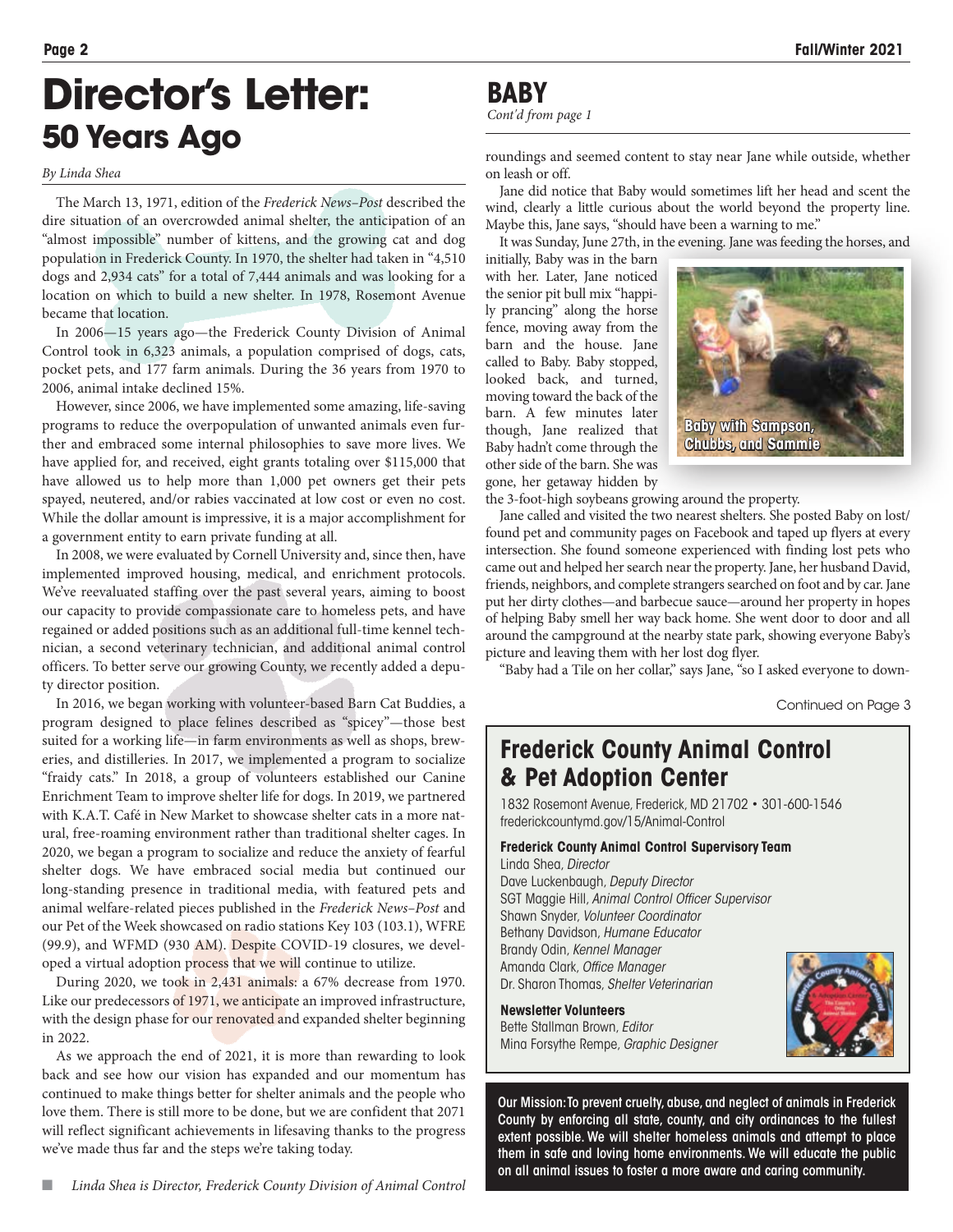

**BABY** *Cont'd from page 2*

load the app to help find her." The tile pinged on Tuesday from about 4 miles away, so Jane asked businesses in that area to review their security camera footage, hoping to see which way Baby was headed. The searchers set up trail cams near the location of the Tile ping. A sighting came in, spurring a hopeful search in which 10 people walked the streets of a tiny town, but it turned out to be the wrong dog.

Jane was amazed at the many caring people she met in her search for Baby—largely thanks to social media—who did everything they could to help. People walked and paddled their canoes along different routes, hoping for a sighting; a golf course loaned Jane a golf cart to help her search around their property; and many people used the Tile app or helped search in person. "There was a *pull* for her to be found," recalls Jane.

Finally, on July 30th, a ranger driving through the state park saw a dog peak out at him and then turn to walk back into the woods. The ranger found one of Jane's flyers and knew the dog he'd seen was Baby. Jane and David were there within minutes of the ranger's call. The sighting was in an area of dense woods near the Des Moines River with no cell service, so it was immediately clear why the Tile had not pinged for most of the time Baby was lost.

"David and the ranger walked a little ways into the woods and found her asleep under a tree," recalls Jane. "David scooped her up and carried her out." Baby may have been in a somewhat dazed state of mind. She didn't resist, but she didn't seem especially excited or surprised either. "She acted like it was the most natural thing to be picked up and carried to the car," says Jane.

During her great adventure, Baby lost weight and developed minor, treatable health issues related to dehydration.

Now, safe at home, she's back to herself. Still a puppy at heart but wiser and, we hope, more appreciative of the comforts of home.

**n** *Bette Stallman Brown is the president of Frederick Friends of Our County Animal Shelter*

## **FEATURED PETS**

**Want to visit our residents? Call 301-600-1546 (option 0) to schedule an appointment. Q&A With Adoptable Pets at FCAC**



**CORA**

**What are some of your favorite destinations?** Laps, beds, and windows with birds on the outsides of them.

**Any goals for the next year?** Yes. Finally catching that bright red dot!

**Languages spoken?** Cat. Just cat. So I'm really hoping to find a bilingual human.



#### **HORIZON**

**It's Friday night, what are your plans?** Cuddling with my human on the couch while we binge Umbrella Academy.

How do you feel about belly rubs? I don't know, how would you feel about my claws sinking into your flesh? Wait—this is off the record, right? **What superpower would you choose?** Mind control. You will pet me now. Did that work?





#### **LANTANA**

**When I say "belly rubs," how does that make you feel?** Melty and wonderful. Yes, please! **What's your favorite Avengers movie?** *Thor Ragnarok.* It's the perfect balance of athletic awesomeness and derpy humor—like me! **Favorite hiking spot?** Anywhere! Really, any trail. And we can run it if you'd like.

#### **IZZY**

**If you won a contest, what would it be?**  Everyone says I have the best smile. Is there a contest for that? Does the winner get peanut butter?

**What's your idea of the perfect evening?** A nice walk with my very own person, followed by a little play time and lots and lots of cuddles. **Favorite holiday?** That's easy. Valentine's Day. With you!